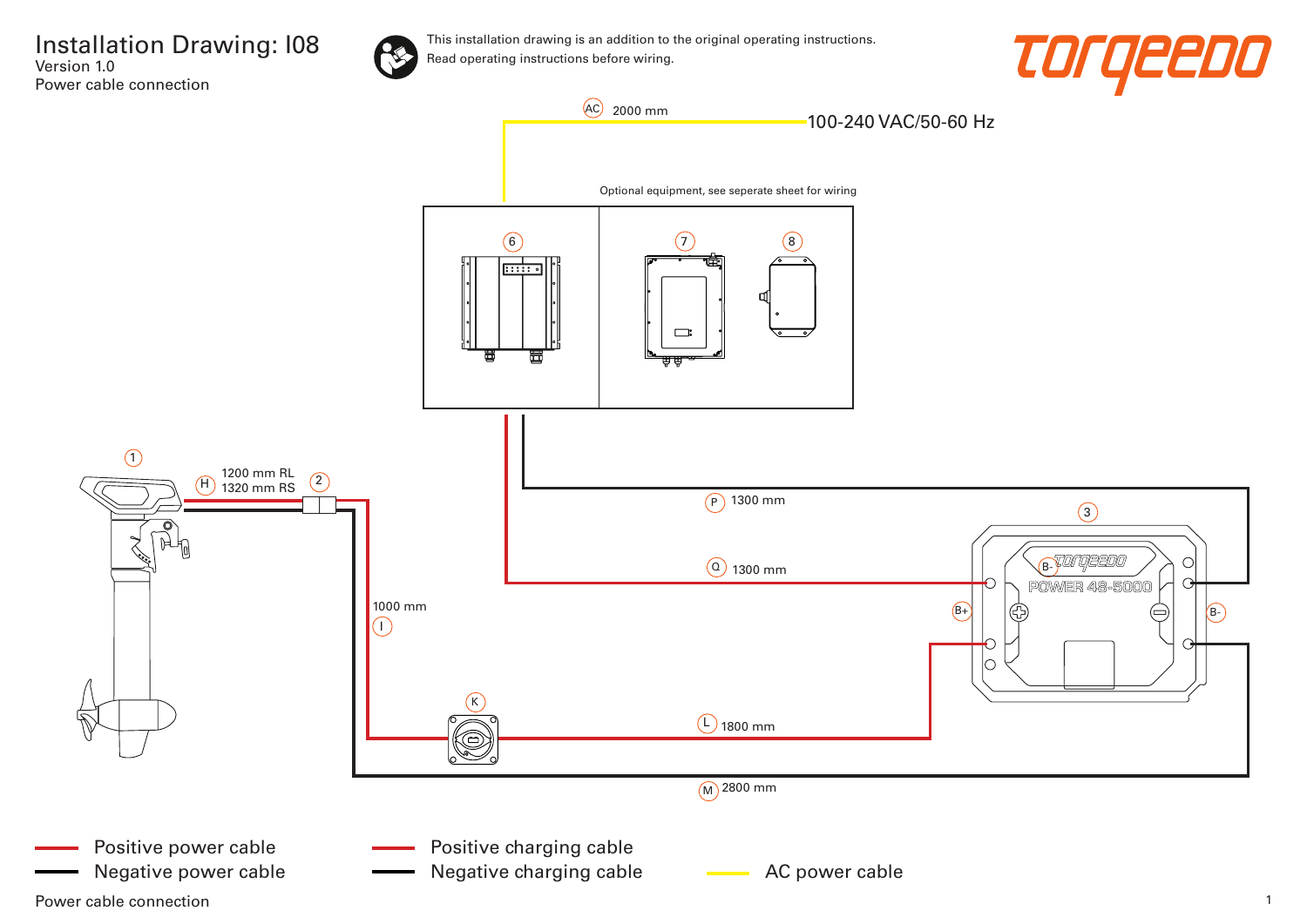Installation Drawing: I08 Version 1.0 System ground connection



This installation drawing is an addition to the original operating instructions. Read operating instructions before wiring.





## Use for boats with common point for grounding



System ground connection 2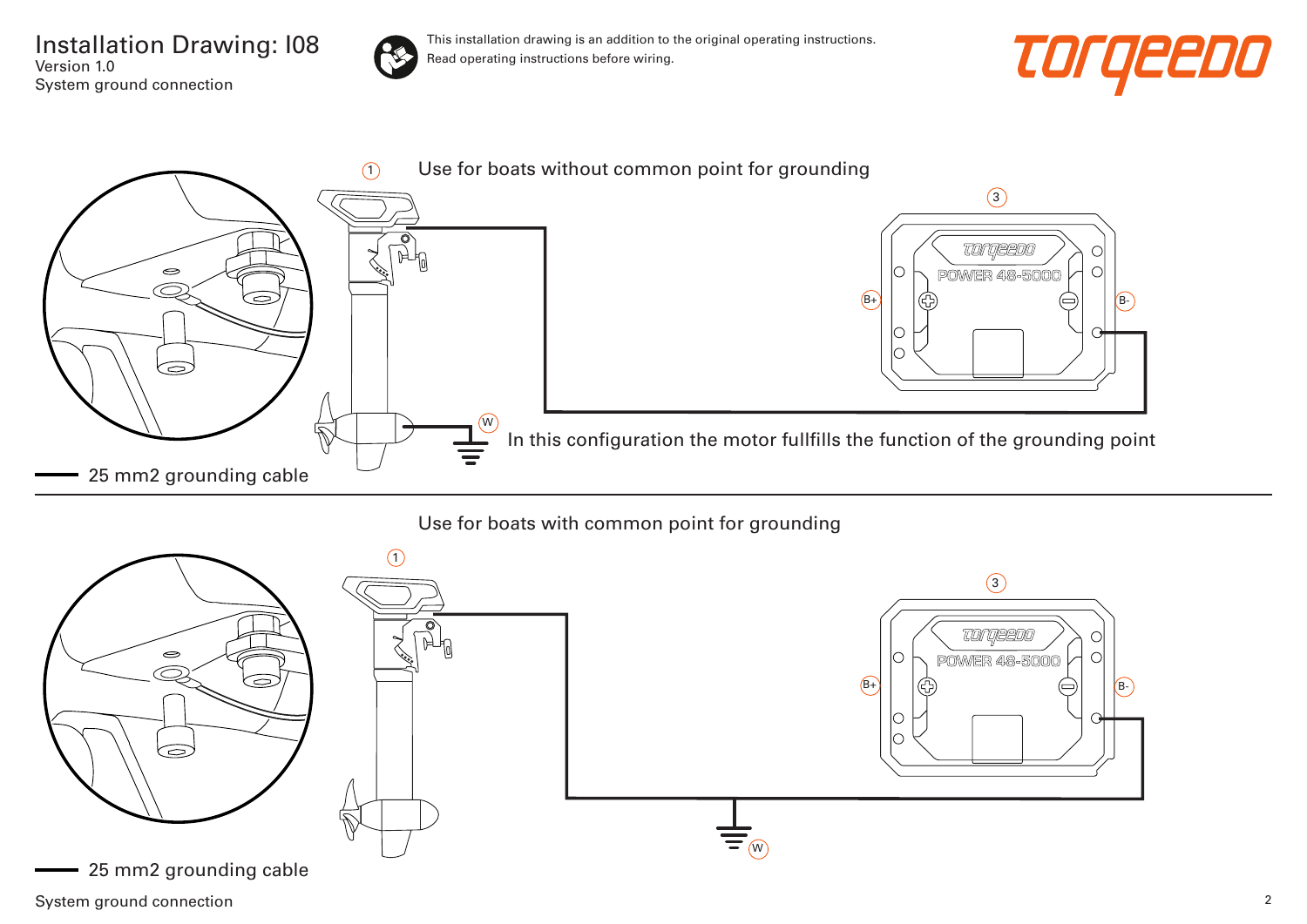Installation Drawing: I08 Version 1.0 System ground connection



This installation drawing is an addition to the original operating instructions. Read operating instructions before wiring.





In case the charger is permanently installed in the boat, the charger housing or its AC PE and battery minus pole must be connected to the common grounding point. The AC connection requires specialist knowledge and may only be carried out by qualified personnel. If necessary, have the planning and installation carried out by a specialist.

**NOTE!** To charge the batteries in the boat, a land connection in the boat with galvanic isolator or isolation transformer is required according to applicable national requirements (e.g. DIN EN ISO 13297, ABYC E-11).

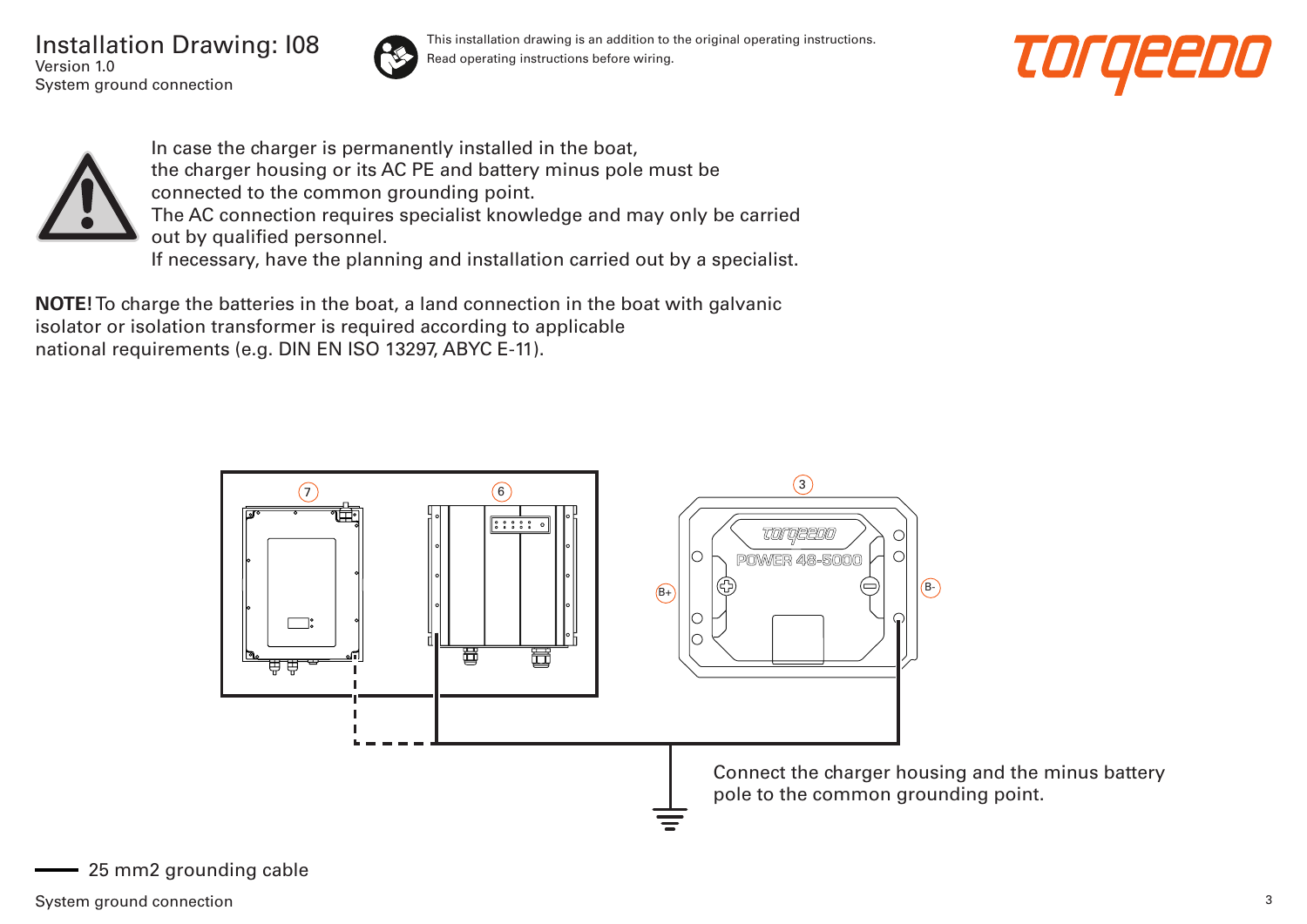Installation Drawing: I08 Version 1.0 Data cable connection



This installation drawing is an addition to the original operating instructions. Read operating instructions before wiring.



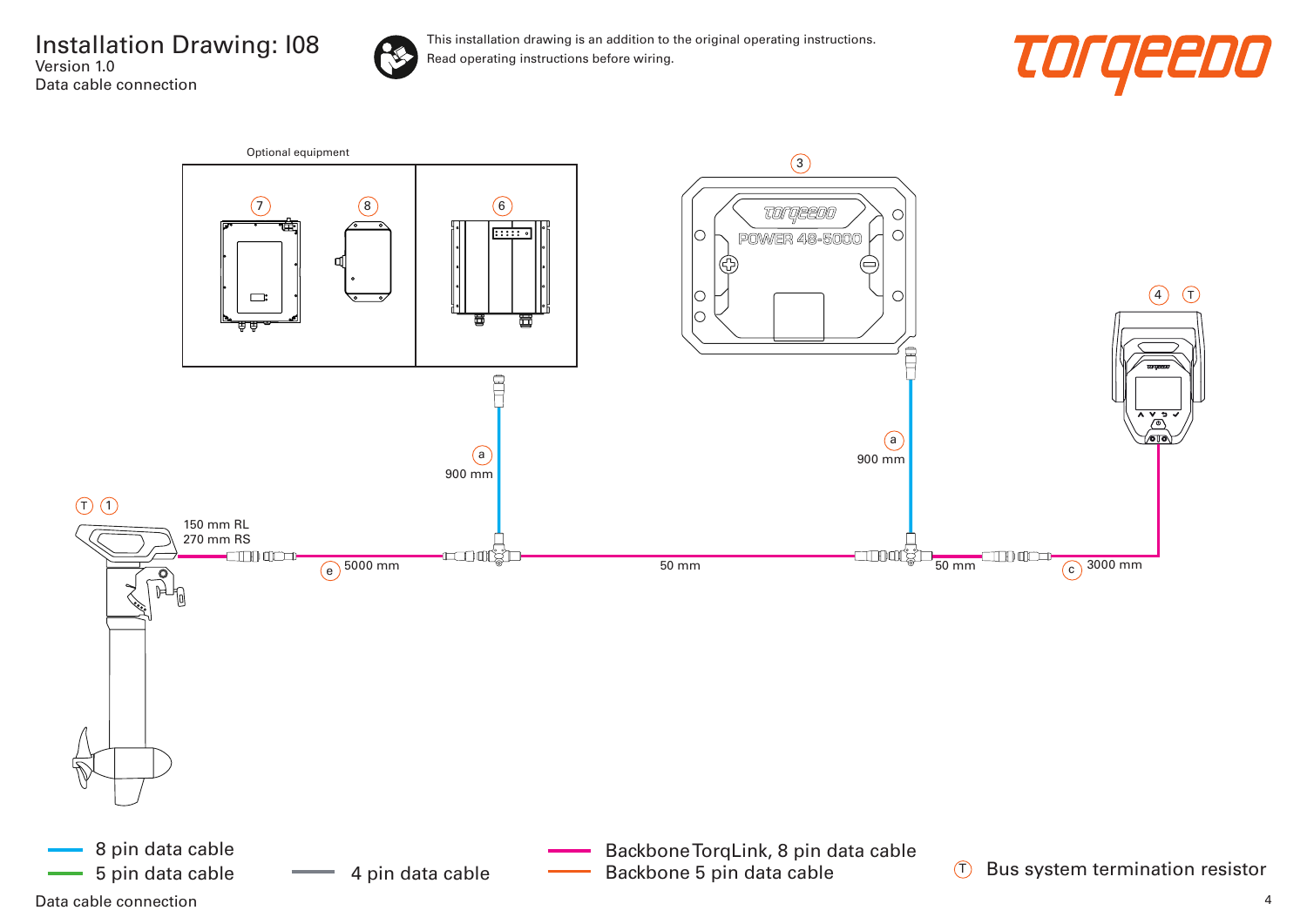## Installation Drawing: I08 Version 1.0 Bill of material/Legend/Information



This installation drawing is an addition to the original operating instructions. Read operating instructions before wiring.



| Pos.                 | Item number        | Name                                             | Remarks                                                                                                                 |
|----------------------|--------------------|--------------------------------------------------|-------------------------------------------------------------------------------------------------------------------------|
| $\mathbf{1}$         | 1262-00<br>1263-00 | Cruise 6.0 R<br>TorgLink                         |                                                                                                                         |
| H, I, K,<br>L, M     |                    | Cable set with battery switch                    | See picture for cable length                                                                                            |
| 2                    |                    | Power connector                                  | max. 175 A                                                                                                              |
| $\mathsf b$          |                    | Backbone TorqLink cable 8-pin                    | 5000 mm                                                                                                                 |
|                      |                    |                                                  |                                                                                                                         |
| 3                    | 2104-00            | Power 48-5000                                    | Select TorqLink-Battery in throttle menu!                                                                               |
| a                    |                    | T-Cable 8-pin                                    | 900 mm/50 mm,<br>Do not extend!                                                                                         |
| not illus-<br>trated |                    | + Battery pole adapter<br>- Battery pole adapter | Not needed for your configuration                                                                                       |
|                      |                    |                                                  |                                                                                                                         |
| W                    |                    | System ground                                    | min. 25 mm2, not included                                                                                               |
|                      |                    |                                                  |                                                                                                                         |
| $\overline{4}$       | 1976-00            | <b>TorgLinkThrottle</b>                          |                                                                                                                         |
| $\mathbf{C}$         |                    | Backbone TorqLink cable 8-pin                    | 3000 mm                                                                                                                 |
|                      |                    |                                                  |                                                                                                                         |
| 6                    | 2213-00            | Charger Power 48                                 | 650 W, for AC charging while running use Fast<br>charger Power 48 2212-00;<br>Not compatible with solar charger 2218-00 |
| P                    |                    | + DC charge cable                                | 1300 mm; Do not extend!                                                                                                 |
| $\Omega$             |                    | - DC charge cable                                | 1300 mm; Do not extend!                                                                                                 |
| $B+$                 |                    | + Battery pole                                   | 7,5 Nm                                                                                                                  |
| $B -$                |                    | - Battery pole                                   | 7,5 Nm                                                                                                                  |
| <b>AC</b>            |                    | AC power cable                                   | 2000 mm                                                                                                                 |
| a                    |                    | T-Cable 8-pin                                    | 900 mm/50 mm,<br>Do not extend!                                                                                         |

| Pos.           | Item number        | Name                                         | Remarks                                                                                                           |
|----------------|--------------------|----------------------------------------------|-------------------------------------------------------------------------------------------------------------------|
|                | Optional equipment |                                              |                                                                                                                   |
|                |                    |                                              |                                                                                                                   |
| $\overline{7}$ | 2212-00            | Fast charger Power 48                        | 2900W                                                                                                             |
| P              |                    | + DC charge cable                            | 2400 mm; Do not extend!                                                                                           |
| $\Omega$       |                    | - DC charge cable                            | 2400 mm; Do not extend!                                                                                           |
| $B+$           |                    | + Battery pole                               | 7,5 Nm                                                                                                            |
| $B -$          |                    | - Battery pole                               | 7,5 Nm                                                                                                            |
| <b>AC</b>      |                    | AC power cable                               | 1000 mm                                                                                                           |
| a              |                    | T-Cable 8-pin                                | 900 mm/50 mm,<br>Do not extend!                                                                                   |
|                |                    |                                              |                                                                                                                   |
| 8              | 2218-00            | Solar charge controller for<br>Power 48-5000 | For TorqLink system only!<br>Only as stand alone charger or in combination<br>with 2212-00 Fast charger Power 48! |
| P              |                    | + Charge cable                               | 1500 mm                                                                                                           |
| $\Omega$       |                    | - Charge cable                               | 1500 mm                                                                                                           |
| $\mathsf{R}$   |                    | + Input solar cable                          | 150 mm                                                                                                            |
| S              |                    | - Input solar cable                          | 150 mm                                                                                                            |
| a              |                    | T-Cable 8-pin                                | 900 mm/50 mm,<br>Do not extend!                                                                                   |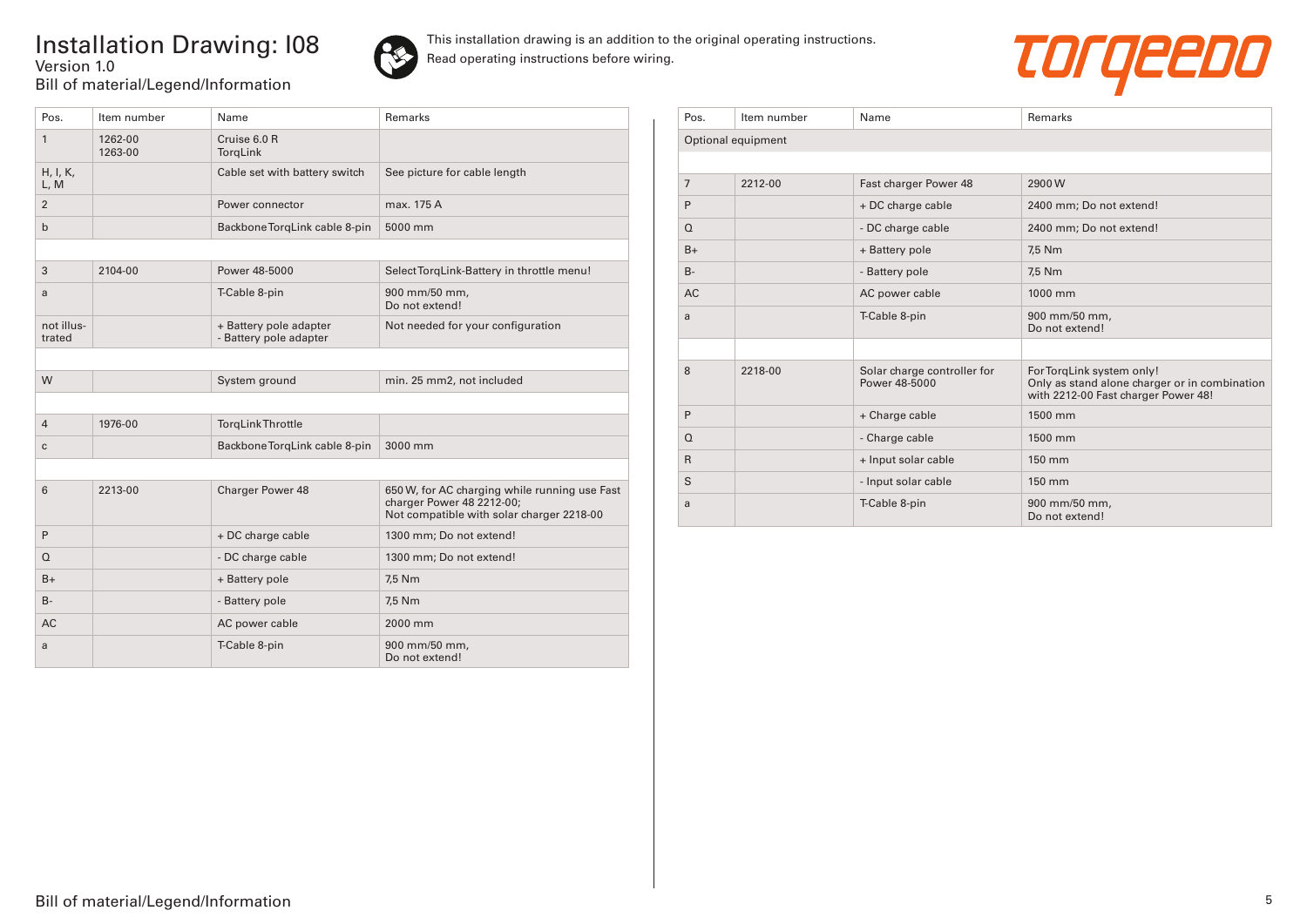

This installation drawing is an addition to the original operating instructions.

Read operating instructions before wiring.



Connect the cruise motor and terminator to each end of the backbone.

The TorqLink bus system requires a terminator (terminating resistor) at both ends of the backbone in order to function correctly.

One of the terminators is located in the "Terminator Single", "Terminator Twin", "Throttle 1918-00", "Throttle 1976-00" , the other is built into the cruise motor. Therefore, when installing, make sure that the components "Terminator" and "Cruise motor" are each connected to one end of the backbone. The connection position of the remaining components on the backbone can be freely selected.

Keep the following points in mind when planning:

- An earthing point is required for your Torqeedo system. Take into account the connection and the cables required for this in your planning. The required cable cross-sections can be found in the section Tools, equipment and material.
- First determine and plan the installation positions of all components.
- Measure the required length of the TorqLink backbone.<br>• Measure the lengths of all required stub lines (cable co
- Measure the lengths of all required stub lines (cable connection between component and TorqLink backbone).
- When planning, please note that TorqLink drop cables must not be extended. If necessary, plan the TorqLink backbone so that the components can be connected through the TorqLink drop cable without an extension. If necessary, extend the TorqLink backbone to connect a component that is far away; you can find corresponding extensions in our accessories catalogue.
- Cables must be fixed every 400 mm, plan attachment material. In places where fastening is not possible, a scuff guard must be fitted.
- Openly laid cables (e.g. inflatable boat) must be protected with chafing protection, plan sufficient material.
- When planning, please note not to bundle power cables with data or antenna cables (e.g. radios) for other loads.
- Observe the minimum bending radius of the cables when planning.
- If a second earthed onboard power system is available, ensure that both systems use a common earthing point.
- Live parts must be fitted or installed with protection against accidental contact; the necessary installation space must be taken into account during the planning stage.
- Always connect batteries as the last component to the system to avoid short circuits and voltage peaks.
- Do not extend drop cables, extend backbone if necessary.
- Protect plugs and contacts against contamination before installing them.
- Do not pull at the cables.
- Do not twist cables.
- Do not install cables in permanently wet areas such as bilges.
- Install cables free of chafing and not around sharp edges, if necessary, attach chafing protection.<br>• Maintain bending limits
- Maintain bending limits.
- Install plug connections free of tension and load.

Observe the minimum bending radius when laying all cables:



| Torgeedo data cable  | 8 x diameter                                 |
|----------------------|----------------------------------------------|
| Torgeedo power cable | 8 x diameter                                 |
| Farth cable          | see cable manufacturer's specifica-<br>tions |
| Other power cables   | see cable manufacturer's specifica-<br>tions |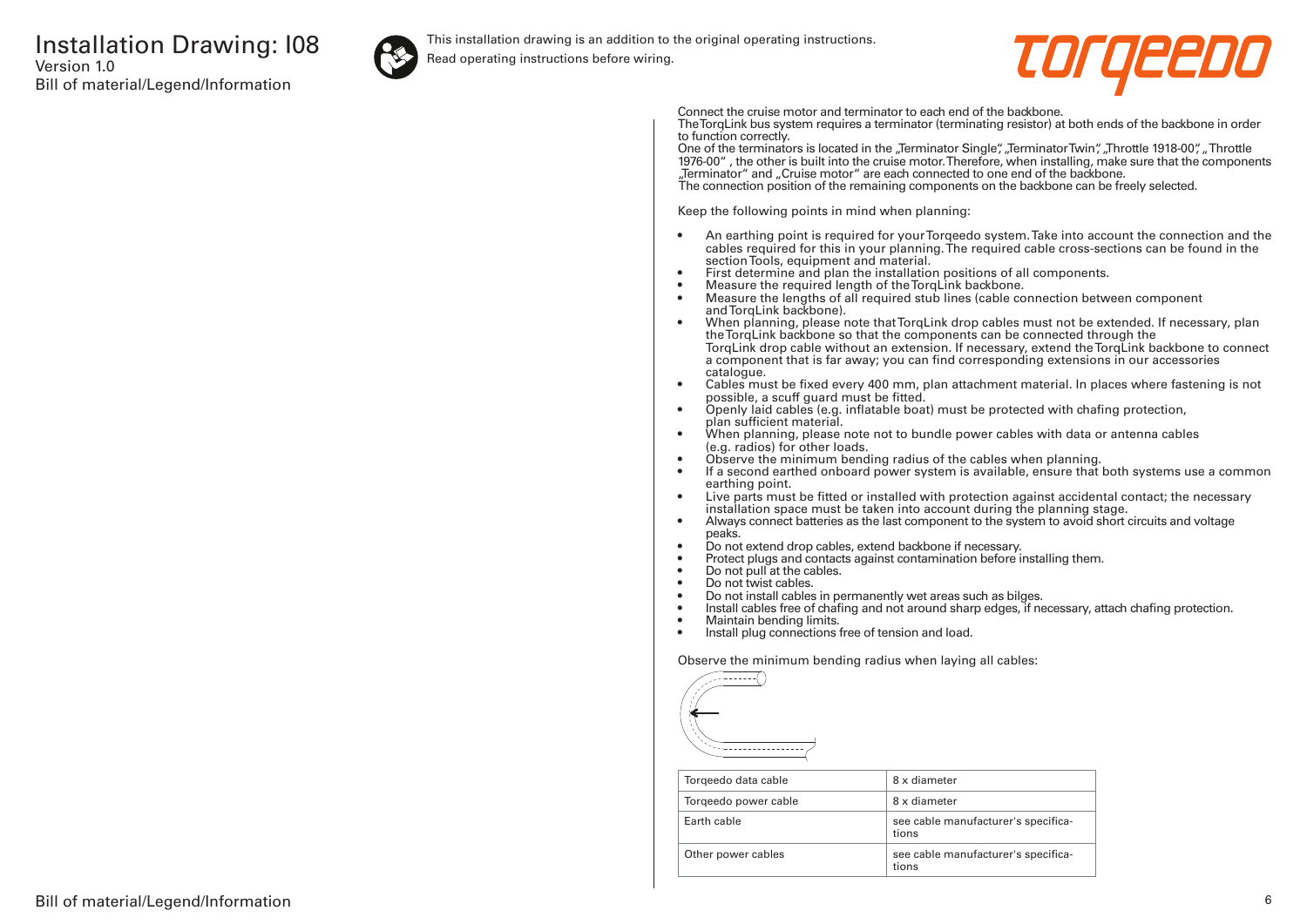Installation Drawing: I08 Version 1.0 Power cable connection



This installation drawing is an addition to the original operating instructions. Read operating instructions before wiring.





Power cable connection  $\overline{7}$